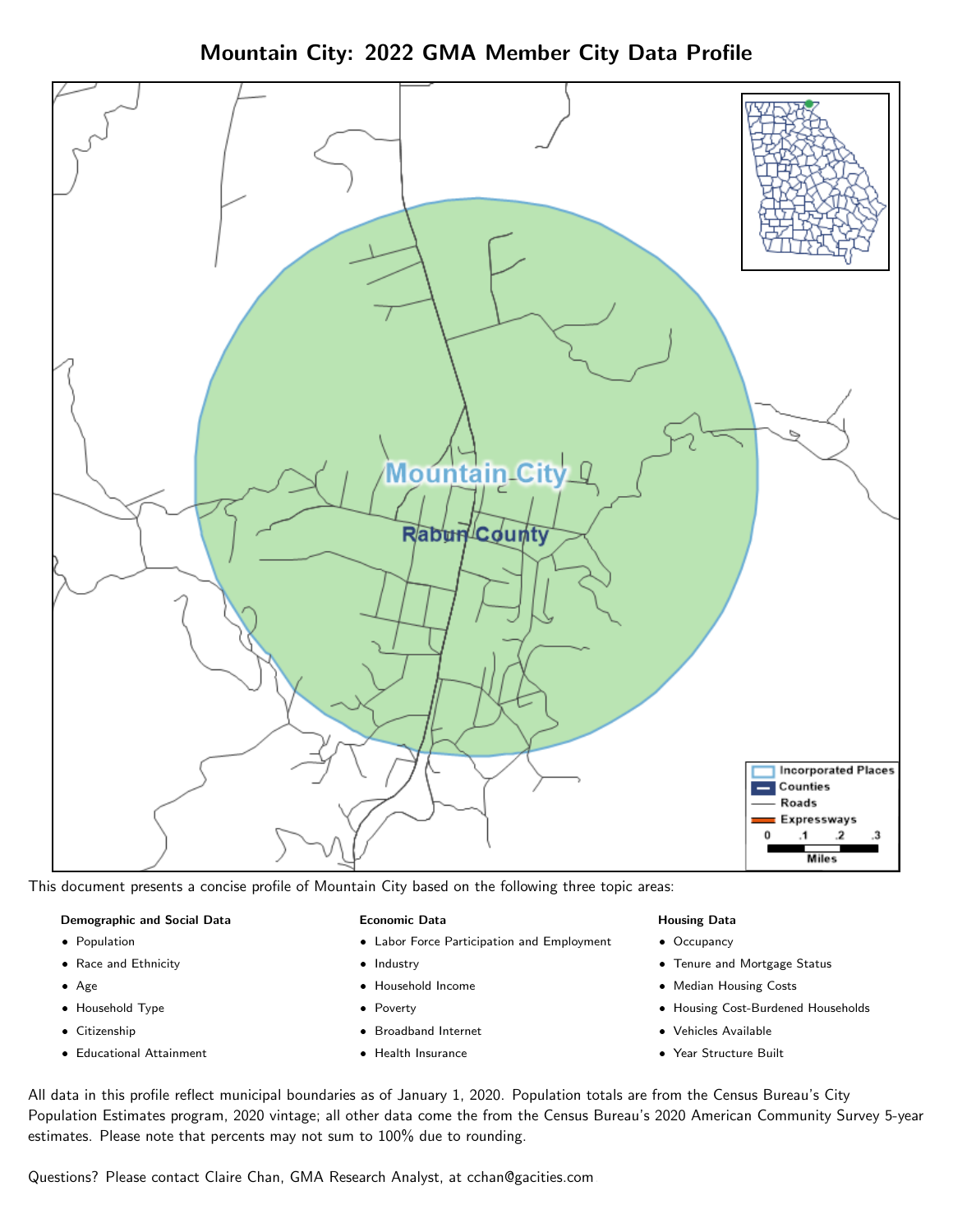# Mountain City: Demographic and Social





# **Citizenship**



Source: American Community Survey, 2020 5-year estimates, table B05002 Source: American Community Survey, 2020 5-year estimates, table B15002

## Race and Ethnicity



Source: U.S. Census Bureau, City Population Estimates, 2020 vintage Source: American Community Survey, 2020 5-year estimates, table B03002

# Household Type



Source: American Community Survey, 2020 5-year estimates, table B01001 Source: American Community Survey, 2020 5-year estimates, table B11001

## Educational Attainment



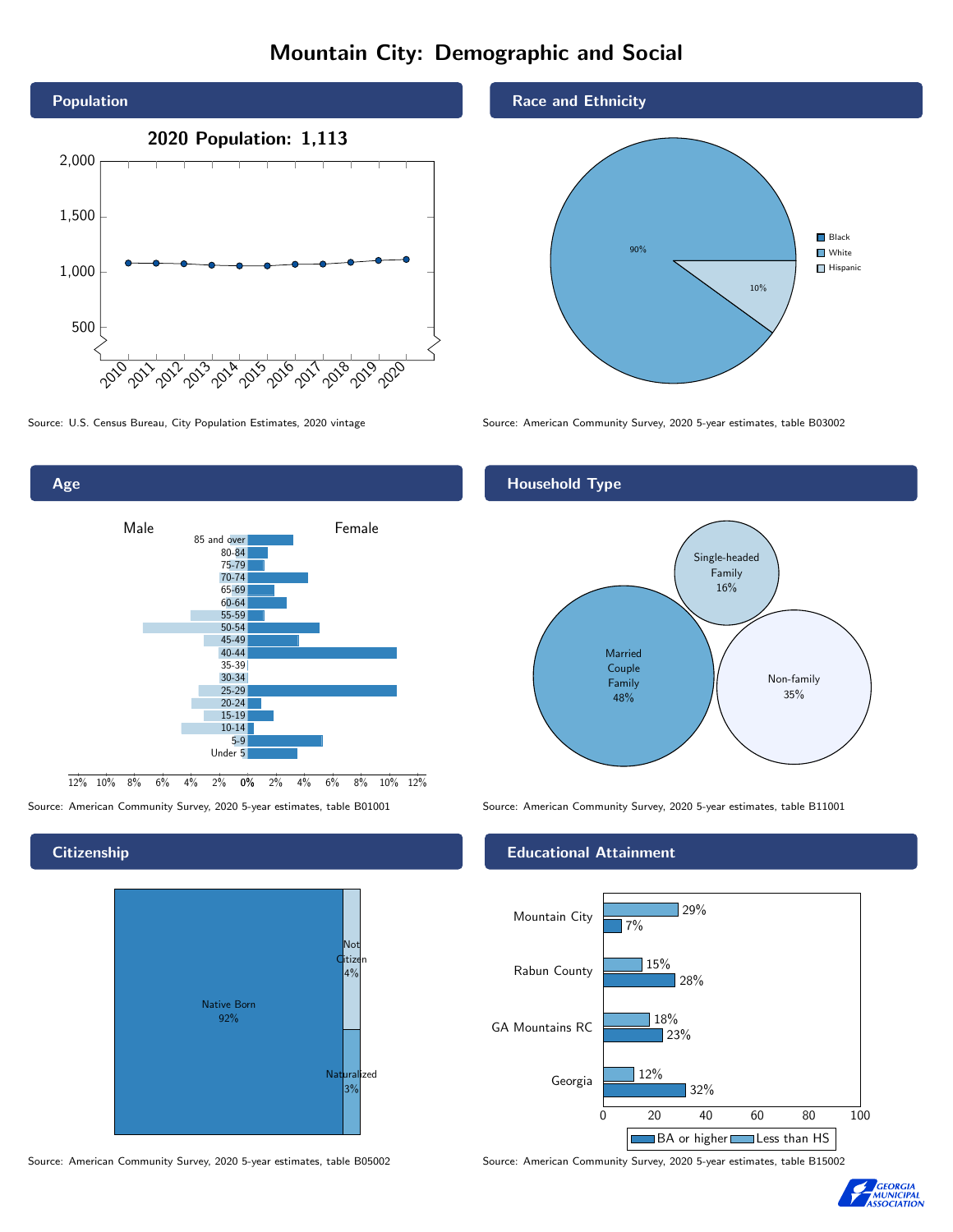# Mountain City: Economic



Source: American Community Survey, 2020 5-year estimates, table B23001 Note: Unemployment rate is based upon the civilian labor force.

#### Industry

| Agriculture, forestry, fishing and hunting, and mining      | $0\%$ |
|-------------------------------------------------------------|-------|
| Construction                                                | 11%   |
| Manufacturing                                               | $0\%$ |
| <b>Wholesale Trade</b>                                      | $1\%$ |
| <b>Retail Trade</b>                                         | 15%   |
| Transportation and warehousing, and utilities               | $0\%$ |
| Information                                                 | 7%    |
| Finance and insurance, real estate, rental, leasing         | $1\%$ |
| Professional, scientific, mgt, administrative, waste mgt    | 13%   |
| Educational services, and health care and social assistance | 27%   |
| Arts, entertainment, recreation, accommodation, food        | $4\%$ |
| service                                                     |       |
| Other services, except public administration                | 22%   |
| Public administration                                       | $0\%$ |

Source: American Community Survey, 2020 5-year estimates, table C24030



Source: American Community Survey, 2020 5-year estimates, tables B19013 and B19025 Source: American Community Survey, 2020 5-year estimates, table B17010

Broadband Internet No 20% Yes 80%

#### Health Insurance



Source: American Community Survey, 2020 5-year estimates, table B28002 Source: American Community Survey, 2020 5-year estimates, table B18135



# Poverty